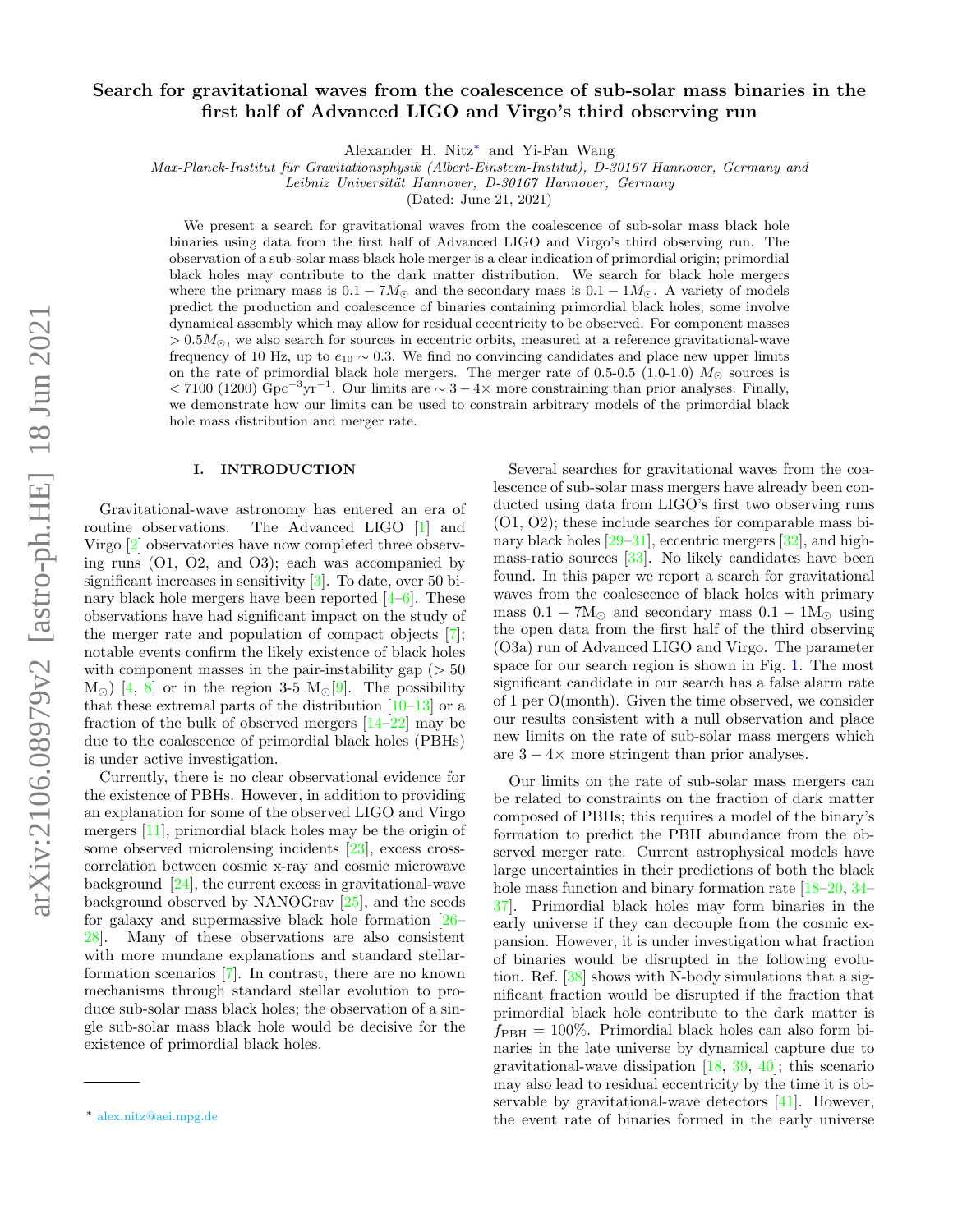

<span id="page-1-0"></span>FIG. 1. The regions searched by recent gravitational-wave analyses of the LIGO and Virgo data as a function of detectorframe primary and secondary mass. The region we search for non-eccentric sources (green) and the region sensitive to sources with eccentricity up to  $e_{10} \sim 0.3$  (red) are shown. For comparison, we include the search region of the most recent sub-solar mass search by the LVC [\[30\]](#page-5-13) (dashed), the search for high-mass-ratio mergers [\[33\]](#page-5-6), and searches for standard stellar-mass sources [\[4,](#page-4-3) [5\]](#page-4-17). The axes are truncated at 200  $M_{\odot}$ .

is expected to be dominant compared with the late universe channel, depending on the intensity of binary disruption [\[38\]](#page-5-9).

Due to the wide variety of models, in this paper, we consider a fiducial model which assumes a monochromatic distribution of primordial black hole mass. The same model was used in past sub-solar mass searches [\[29–](#page-5-3) [33\]](#page-5-6), and we include for comparison purposes. We also consider the uncertainty on the rate estimates arising from the fraction of binaries that are disrupted after formation [\[38\]](#page-5-9). Constraints for specific models with broad mass distributions can be derived from our observational constraints.

### II. SEARCH

We conduct our analysis in a similar manner to our previously presented search of the first two observing runs [\[32\]](#page-5-5); however, for the first time we include data from the Virgo observatory. We use the open-source PyCBC toolkit [\[42,](#page-5-14) [43\]](#page-5-15) to conduct a matched-filtering based search [\[44\]](#page-5-16). Matched filtering allows us to extract a potential signal using the predicted gravitational waveform as a template. Potential candidates are assessed for consistency between the operating observatories [\[45\]](#page-5-17) and against the expected morphology of the gravitational waveform [\[46,](#page-5-18) [47\]](#page-5-19). Each candidate is assigned a ranking statistic value that takes into account these factors in addition to the measured noise variance [\[48,](#page-5-20) [49\]](#page-5-21).

The statistical significance of each candidate is as-

sessed by comparing to an empirically measured distribution of false alarms  $[42]$ . The distribution is measured by conducting numerous fictitious analyses whereby we offset detectors' data in time. This procedure purposefully violate the time-of-flight constraints between the detectors to remove coincident astrophysical sources and create analyses containing only false alarms [\[50](#page-5-22)[–52\]](#page-5-23).

As matched filtering requires accurate models of the expected gravitational-wave signal, we use a combination of the TaylorF2 post-Newtonian approximant accurate to 3.5PN  $[53-56]$  $[53-56]$  and the TaylorF2e model  $[57-$ [59\]](#page-6-2). TaylorF2e is an extension of TaylorF2 which includes corrections for moderate eccentricity. Both TaylorF2 and TayloF2e model only the inspiral portion of a gravitational-wave signal and do not account for the phase where the binary finally merges. The merger can be safely neglected as we search for sources only up to a total mass of 8  $M_{\odot}$ . For these sources, the merger occurs at a frequency above the most sensitive band of the instruments.

To search for a broad region, we create a discrete bank of templates designed to ensure that we recover  $> 95\%$  of a signal's signal-to-noise ratio if it has parameters within the boundaries of our search. Our bank is designed to recovery binaries in quasi-circular orbits where the primary mass is  $0.1 - 7$  M<sub> $\odot$ </sub> and the secondary mass is  $0.1 - 1$  M $\odot$ . In addition, for sources with component masses  $> 0.5 M_{\odot}$ , the bank is designed to recover sources with eccentric orbits up to  $e_{10} \sim 0.3$ , where  $e_{10}$  is the eccentricity at the fiducial dominant-mode gravitational-wave frequency of 10 Hz. We assume that PBHs will have negligible spin; this is consistent with the predictions of PBH spin distributions [\[60–](#page-6-3)[64\]](#page-6-4). To save on computational cost, we limit the starting frequency of each template so that its duration is  $\langle 512s;$  otherwise a cutoff at a gravitational-wave frequency of 20 Hz is used.

#### III. OBSERVATIONAL RESULTS

We search for gravitational waves from the coalescence of sub-solar mass compact binaries using the public LIGO and Virgo data from the first half of the third observing run (O3a) [\[65,](#page-6-5) [66\]](#page-6-6); data from the second half of the observing run is not yet available. We analyze the nearly 150 days of data where at least two observatories were operating; the twin LIGO observatories were operating for  $\sim$  100 days of this period. In comparison to the previous observing run, the LIGO instruments had  $\sim 30-50\%$ greater range [\[3\]](#page-4-2).

The most significant candidates from our search are identified at a false alarm rate of one per O(month); this is consistent with a null observation and our expectation that the noise candidates follow a Poisson distribution. Under the assumption of a null detection, we place limits on the rate of binary mergers at 90% confidence using the loudest event method of Ref. [\[67\]](#page-6-7). The limit on the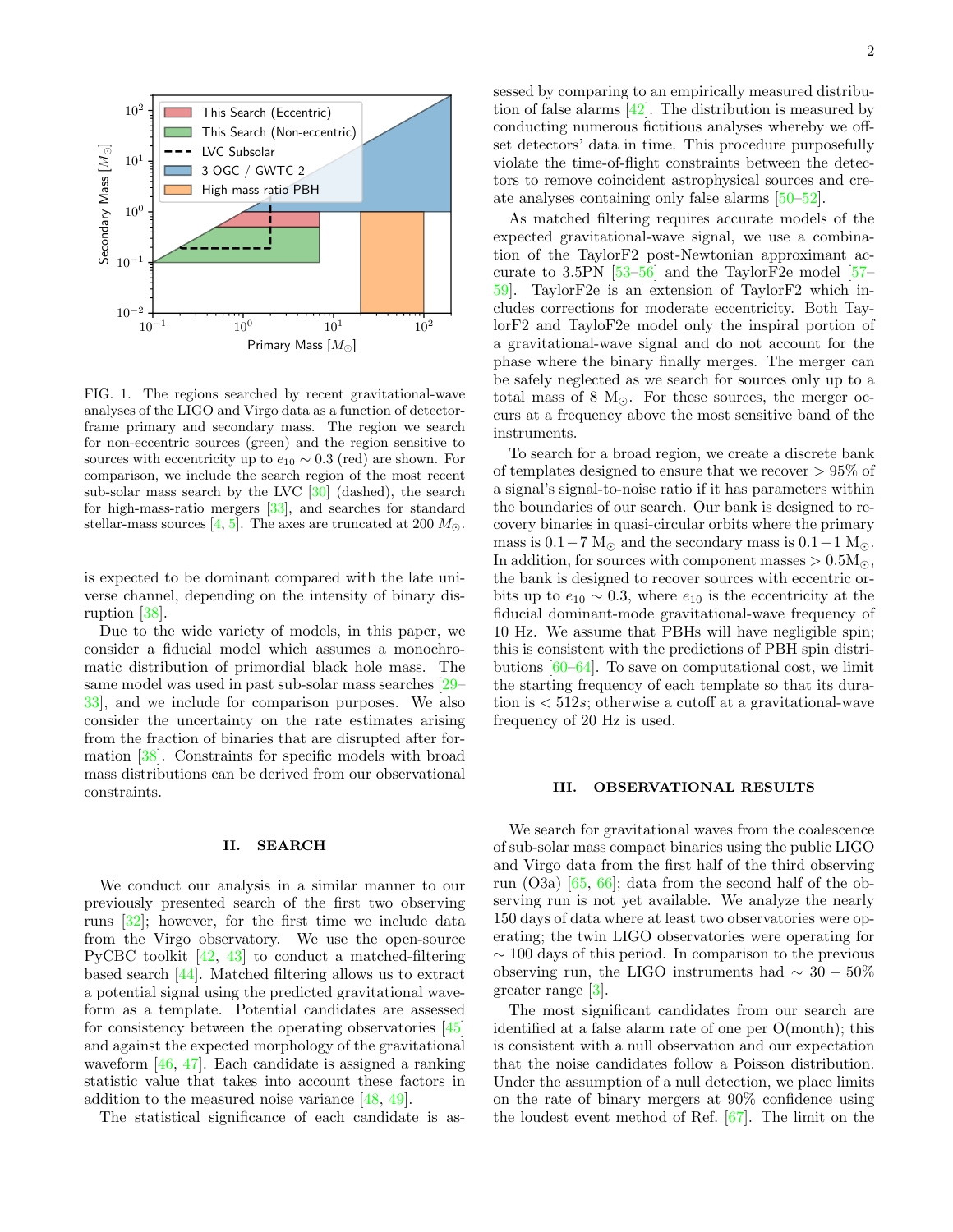

<span id="page-2-0"></span>FIG. 2. Upper limit on the rate of mergers at 90% confidence  $(R_{90})$  for our search (purple). For comparison, we show the previous limits from our search of the O1 and O2 data (blue dashed) [\[32\]](#page-5-5) in addition to the most recent results from sub-solar masses searches conducted by the LVC of the O2 data (black dotted) [\[30\]](#page-5-13). These all assume that sources are quasi-circular; constraints assuming a uniform distribution of  $e_{10} \in [0, 0.3)$  are also shown (green). As expected, the limit for eccentric sources closely matches that for quasi-circular binaries where the component masses are  $> 0.5M_{\odot}$ . Shaded regions show the one sigma uncertainty on the rate due to the monte-carlo estimation of the search's surveyed volume-time.

merger rate  $R_{90}$  is given as

<span id="page-2-1"></span>
$$
R_{90} = \frac{2.3}{VT} \tag{1}
$$

where V is the estimated sensitive volume of the analysis assessed at the false alarm rate of the most significant observed candidate and  $T$  is the duration of the observation period. We estimate the surveyed volume-time of our analysis by measuring our analysis' response to a simulated population of  $O(10^5)$  sources.

The resulting upper limit on the merger rate, combined with the limit from the prior analysis of O1 and O2 [\[32\]](#page-5-5), is shown as a function of chirp mass in Fig. [2,](#page-2-0) where chirp mass is defined as  $M = (m_1 m_2)^{3/5} / (m_1 + m_2)^{1/5}$ and  $m_{1,2}$  are the masses of the two components of a binary. For sources within our target parameter space, this limit also holds for sources with varied mass ratios, but the same chirp mass; a similar conclusion was noted in Ref. [\[30\]](#page-5-13). Our results limit the merger rate for 0.1-0.1, 0.5-0.5, and 1.0-1.0  $M_{\odot}$  sources to < 670000, 7100, and  $1200 \text{ Gpc}^{-3} \text{yr}^{-1}$ , respectively. This is an improvement between  $3 - 4 \times$  over previous analyses which only used data from the first two observing runs.

## IV. IMPLICATIONS FOR PRIMORDIAL BLACK HOLE ABUNDANCE

We use the observational upper limits on the sub-solar mass compact binary merger rate to constrain models of primordial black hole binary formation. Existing models have significant uncertainties on the primordial black hole mass distribution and the binary formation rate  $[10, 18-20, 34-37]$  $[10, 18-20, 34-37]$  $[10, 18-20, 34-37]$  $[10, 18-20, 34-37]$  $[10, 18-20, 34-37]$ . Constraints on models can be derived from the observational event rate upper limits given a specific primordial black hole mass distribution. We consider a fiducial mass distribution, a delta distribution following Refs. [\[29,](#page-5-3) [30\]](#page-5-13) and our previous work [\[32,](#page-5-5) [33\]](#page-5-6) to allow for a consistent comparison.

For the binary formation rate, we consider the mechanism initially proposed by [\[34\]](#page-5-7) and developed by [\[20,](#page-4-16) [22,](#page-4-11) [36–](#page-5-25)[38,](#page-5-9) [68\]](#page-6-8) where primordial black holes form bounded binaries in the early universe and merge recently. The binaries form in the late universe is subdominant [\[41\]](#page-5-12), therefore we use the search results from circular binaries to constrain the early universe formation model. The binary merger rate is given by Refs. [\[36,](#page-5-25) [37\]](#page-5-8) for a general mass distribution  $P(m)$ 

<span id="page-2-2"></span>
$$
R\left(\tilde{f}_{\text{PBH}}, m_1, m_2\right) = 3 \times 10^6 \tilde{f}_{\text{PBH}}^2 (0.7 \tilde{f}_{\text{PBH}}^2 + \sigma_{\text{eq}}^2)^{-\frac{21}{74}} \times (m_1 m_2)^{\frac{3}{37}} (m_1 + m_2)^{\frac{36}{37}} \min\left(\frac{P(m_1)}{m_1}, \frac{P(m_2)}{m_2}\right) \times \left(\frac{P(m_1)}{m_1} + \frac{P(m_2)}{m_2}\right) \text{ Gpc}^{-3} \text{yr}^{-1},
$$
\n(2)

where  $R \cdot dm_1 dm_2$  is the event rate at the binary component masses  $m_{1/2}$  M<sub> $\odot$ </sub>. The normalization for mass distribution is  $\int P(m)dm = 1$ . The parameter  $\sigma_{eq} = 0.005$ is the variance of dark matter density perturbation at the matter radiation equality epoch [\[37\]](#page-5-8), and we keep this factor separate from other binary disruption effects to perform consistent comparison with previous work. Ref. [\[38\]](#page-5-9) has used an N-body simulation to show most binaries after formation would be disrupted by their environment if  $f_{\rm PBH} = 100\%$ , and thus introduced a suppression factor  $S$  with value  $\lt 1$  which accounts for the disruption as a function of primordial black hole mass and fraction. For a relatively narrow mass distribution, Ref.  $[22]$  shows S (referred to as  $S_2$  in Ref.  $[22]$ ) is estimated to be 1% for  $f_{\rm PBH} = 100\%$  and  $\sim 1$  for  $f_{\rm PBH}$  < 1% and the suppression is only a function of  $f_{\rm PBH}$ . However, underestimation by one order of magnitude may exist for  $f_{\rm PBH} = 100\%$  if the merger of binaries perturbed by the environment after formation is included  $[22, 31, 68]$  $[22, 31, 68]$  $[22, 31, 68]$  $[22, 31, 68]$  $[22, 31, 68]$ . To account for this uncertainty, we define an effective fraction which relates to the true fraction by  $\tilde{f}_{\text{PBH}}^{53/37} = S f_{\text{PBH}}^{53/37}$ . Constraints in our past work  $[32, 33]$  $[32, 33]$  $[32, 33]$  on  $f_{\rm PBH}$  should also be understood as constraints on  $f_{\rm PBH}$ ; they implicitly assume the suppression factor is unity. The true fraction  $f_{\rm PBH}$  can be recovered with a well-understood estimation of S.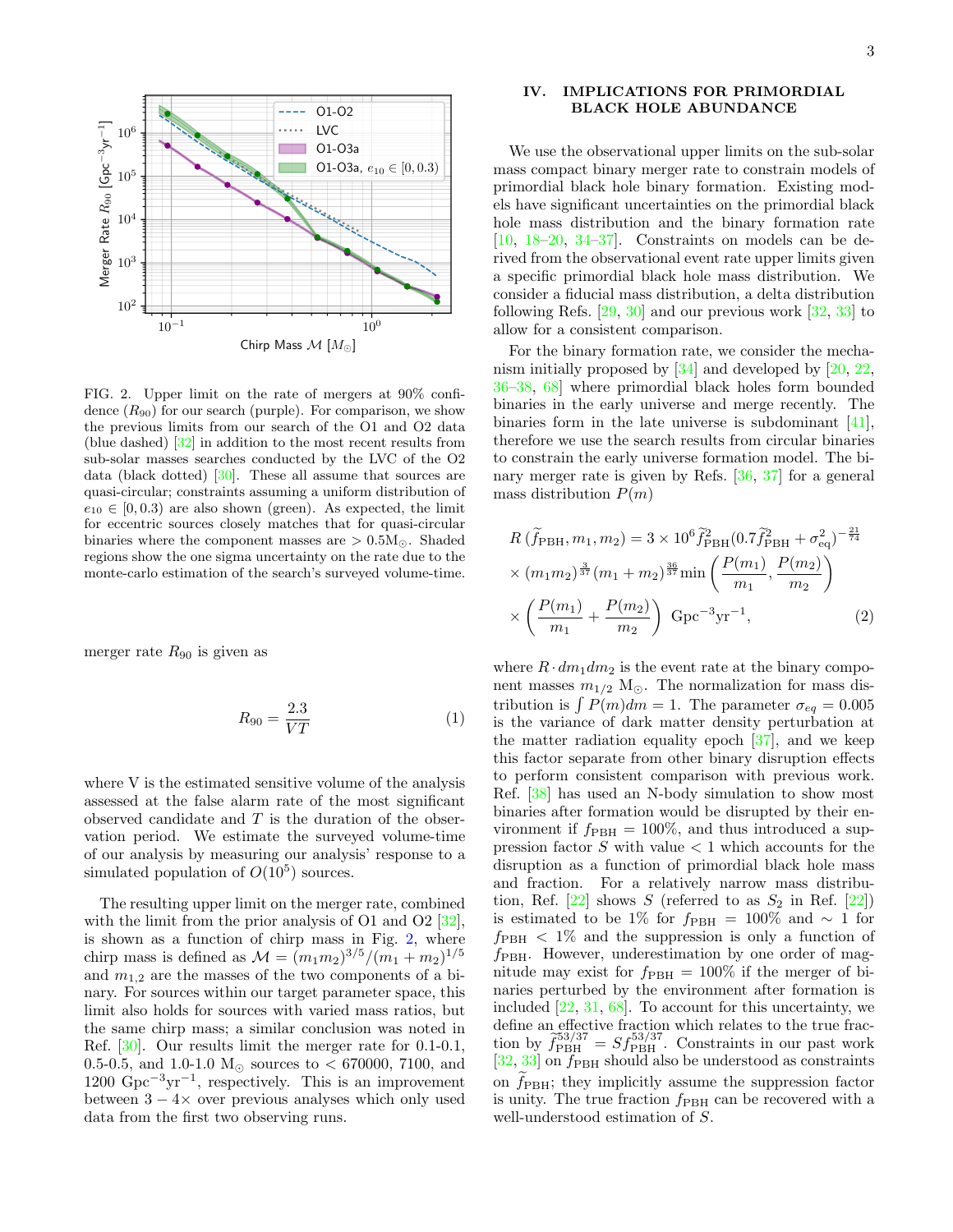For a delta distribution of mass, Eq. [3](#page-3-0) is reduced to

<span id="page-3-0"></span>
$$
R(\widetilde{f}_{\rm PBH}, m) = 3 \cdot 10^6 \widetilde{f}_{\rm PBH}^2 (0.7 \widetilde{f}_{\rm PBH}^2 + \sigma_{\rm eq}^2)^{-\frac{21}{74}} m^{-\frac{32}{37}}(3)
$$

Using the observational rate limit given in Fig. [2,](#page-2-0) the upper limit on the effective fraction of primordial black hole with a delta distribution of mass is shown in Fig. [3.](#page-3-1) A comparison with previous search results for sub-solar mass compact binaries is also plotted. The results should be interpreted as constraints on the combined effect on the binary merger rate from the abundance of primordial black holes and the merger rate suppression due to environmental interaction. Future improvements on theoretical modeling and observational results can resolve the entanglement. Overall, results in Fig. [3](#page-3-1) show that our constraints are  $\sim 2-3$  times tighter than [\[32\]](#page-5-5) using O1 and O2 data.

Constraints can also be derived on primordial black hole scenarios which predict broad mass distributions. By extending Eq. [1,](#page-2-1) the corresponding 90% upper limits can be obtained by requiring

<span id="page-3-2"></span>
$$
\int R(\vec{\theta}, m_1, m_2) V T(m_1, m_2) dm_1 dm_2 = 2.3,
$$
 (4)

where R is the model-predicted merger rate density as a function of the component masses and may include additional model parameters  $\vec{\theta}$ . VT is the surveyed volumetime of our analysis as a function of the component masses; this is available as part of our data release.

To illustrate, we consider the scenario that primordial black holes are produced in the early Universe QCD phase transition era [\[10\]](#page-4-8). This model is shown to have a peak at  $\sim 1 M_{\odot}$  and to be able to account for the origin of the extremal parts of the already observed binary black hole merger distribution. We choose the mass distribution  $P(m)$  by following Ref. [\[10\]](#page-4-8) from the early universe scalar perturbation spectral index 0.96 and use the binary formation rate of Eq. [2.](#page-2-2) We assume a mass-independent suppression factor may be applicable here given the narrow peak of  $P(m)$ . The observational upper limits on event rate from our search require  $f_{\text{PBH}} \leq 1\%$  in this scenario. For more general mass distributions, Eq. [4](#page-3-2) is capable of constraining the PBH abundance or other model parameters given a specific primordial black hole mass distribution and prescription which can predict the resulting merger rate density  $R(\vec{\theta}, m_1, m_2)$ .

### V. CONCLUSIONS

We conduct a search for gravitational-waves from the coalescence of sub-solar mass black holes using data from the first half of the third observing run of Advanced LIGO and Virgo. We find no clear detections and so place new limits on the rate of mergers. The increased sensitivity of the O3a data allows us to improve upon the state-of-the-art limits by  $3 - 4 \times$ . The second half of



<span id="page-3-1"></span>FIG. 3. The upper limits on the effective fraction of the primordial black hole contribution to dark matter,  $\tilde{f}_{\text{PBH}}$ , from the search for sub-solar mass compact binaries in LVC O1- O3a data. As a comparison, we also plot the constraints from O1-O2 data [\[32\]](#page-5-5) for the monochromatic mass distribution and for the two-point mass distribution of high-mass-ratio binaries [\[33\]](#page-5-6) where the primary mass is fixed to the average of the 2-OGC events  $\simeq 37M_{\odot}$ . Note that this latter limit requires the additional assumption that the primary mass abundance be consistent with accounting for the majority of LIGOobserved BBH mergers.

the O3 data (O3b) would be expected to improve these limits by another factor of  $1.5 - 2 \times$ .

We apply our rate limits to a fiducial monochromatic mass distribution and compare our results to the limits from prior analyses. Overall the constraints on the effective fraction of primordial black holes in dark matter are 2-3 tighter than the previous results. Our observational results can also help resolve the event rate modeling uncertainties by constraining model parameters. If we assume that dark matter consisted entirely of black holes, we constrain the suppression factor to  $S \leq 0.1\%$ for 0.5-0.5  $M_{\odot}$  mergers.

Lastly, we demonstrate how to apply our limits to models that can predict the rate of PBH mergers. To aid in comparing our rate limits to the various formation scenarios leading to sub-solar mass mergers, we make the detailed constraints available at [https://github.com/](https://github.com/gwastro/subsolar-o3a-search) [gwastro/subsolar-o3a-search](https://github.com/gwastro/subsolar-o3a-search). In addition, we make available the configuration files and template bank necessary to reproduce the analysis.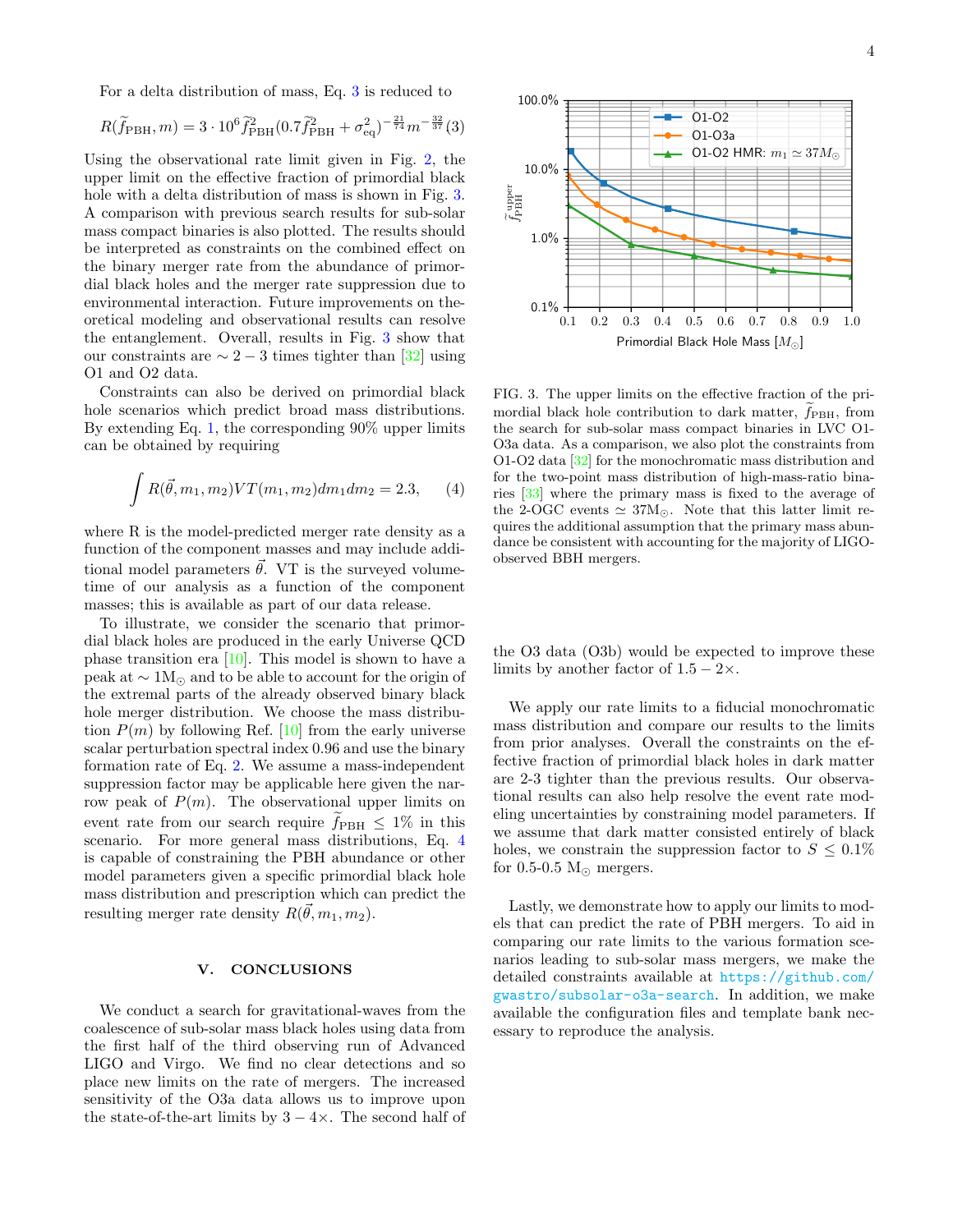### ACKNOWLEDGMENTS

We acknowledge the Max Planck Gesellschaft. We thank the computing team from AEI Hannover for their significant technical support. This research has made use of data from the Gravitational Wave Open Science Center (https://www.gw-openscience.org), a service of LIGO

- <span id="page-4-0"></span>[1] J. Aasi et al. (LIGO Scientific Collaboration), "Advanced LIGO," [Class. Quantum Grav.](http://dx.doi.org/10.1088/0264-9381/32/7/074001) 32, 074001 (2015), [arXiv:1411.4547 \[gr-qc\].](http://arxiv.org/abs/1411.4547)
- <span id="page-4-1"></span>[2] F. Acernese et al. (VIRGO), "Advanced Virgo: a second-generation interferometric gravitational wave detector," [Class. Quantum Grav.](http://dx.doi.org/ 10.1088/0264-9381/32/2/024001) 32, 024001 (2015), [arXiv:1408.3978 \[gr-qc\].](http://arxiv.org/abs/1408.3978)
- <span id="page-4-2"></span>[3] Aaron Buikema et al. (aLIGO), "Sensitivity and performance of the Advanced LIGO detectors in the third observing run," Phys. Rev. D 102[, 062003 \(2020\),](http://dx.doi.org/ 10.1103/PhysRevD.102.062003) [arXiv:2008.01301 \[astro-ph.IM\].](http://arxiv.org/abs/2008.01301)
- <span id="page-4-3"></span>[4] R. Abbott et al. (LIGO Scientific, Virgo), "GWTC-2: Compact Binary Coalescences Observed by LIGO and Virgo During the First Half of the Third Observing Run," Phys. Rev. X 11[, 021053 \(2021\),](http://dx.doi.org/10.1103/PhysRevX.11.021053) [arXiv:2010.14527 \[gr](http://arxiv.org/abs/2010.14527)[qc\].](http://arxiv.org/abs/2010.14527)
- <span id="page-4-17"></span>[5] Alexander H. Nitz, Collin D. Capano, Sumit Kumar, Yi-Fan Wang, Shilpa Kastha, Marlin Schäfer, Rahul Dhurkunde, and Miriam Cabero, "3-OGC: Catalog of gravitational waves from compact-binary mergers," (2021), [arXiv:2105.09151 \[astro-ph.HE\].](http://arxiv.org/abs/2105.09151)
- <span id="page-4-4"></span>[6] Tejaswi Venumadhav, Barak Zackay, Javier Roulet, Liang Dai, and Matias Zaldarriaga, "New Binary Black Hole Mergers in the Second Observing Run of Advanced LIGO and Advanced Virgo," (2019), [arXiv:1904.07214](http://arxiv.org/abs/1904.07214) [\[astro-ph.HE\].](http://arxiv.org/abs/1904.07214)
- <span id="page-4-5"></span>[7] R. Abbott et al. (LIGO Scientific, Virgo), "Population Properties of Compact Objects from the Second LIGO-Virgo Gravitational-Wave Transient Catalog," [As](http://dx.doi.org/10.3847/2041-8213/abe949)[trophys. J. Lett.](http://dx.doi.org/10.3847/2041-8213/abe949) 913, L7 (2021), [arXiv:2010.14533 \[astro](http://arxiv.org/abs/2010.14533)[ph.HE\].](http://arxiv.org/abs/2010.14533)
- <span id="page-4-6"></span>[8] R. Abbott et al. (LIGO Scientific, Virgo), "GW190521: A Binary Black Hole Merger with a Total Mass of 150  $\text{M}\odot$ ," [Phys. Rev. Lett.](http://dx.doi.org/10.1103/PhysRevLett.125.101102) 125, 101102 (2020), [arXiv:2009.01075](http://arxiv.org/abs/2009.01075)  $|gr-qc|$ .
- <span id="page-4-7"></span>[9] R. Abbott et al. (LIGO Scientific, Virgo), "GW190814: Gravitational Waves from the Coalescence of a 23 Solar Mass Black Hole with a 2.6 Solar Mass Compact Object," [Astrophys. J. Lett.](http://dx.doi.org/10.3847/2041-8213/ab960f) 896, L44 (2020), [arXiv:2006.12611](http://arxiv.org/abs/2006.12611) [\[astro-ph.HE\].](http://arxiv.org/abs/2006.12611)
- <span id="page-4-8"></span>[10] Bernard Carr, Sebastien Clesse, Juan García-Bellido, and Florian Kühnel, "Cosmic conundra explained by thermal history and primordial black holes," [Phys.](http://dx.doi.org/10.1016/j.dark.2020.100755) Dark Univ. 31[, 100755 \(2021\),](http://dx.doi.org/10.1016/j.dark.2020.100755) [arXiv:1906.08217 \[astro](http://arxiv.org/abs/1906.08217)[ph.CO\].](http://arxiv.org/abs/1906.08217)
- <span id="page-4-12"></span>[11] Sebastien Clesse and Juan Garcia-Bellido, "GW190425, GW190521 and GW190814: Three candidate mergers of primordial black holes from the QCD epoch," (2020), [arXiv:2007.06481 \[astro-ph.CO\].](http://arxiv.org/abs/2007.06481)
- [12] Kyriakos Vattis, Isabelle S. Goldstein, and Savvas M. Koushiappas, "Could the 2.6  $M_{\odot}$  object in GW190814 be a primordial black hole?" [Phys. Rev. D](http://dx.doi.org/10.1103/PhysRevD.102.061301) 102, 061301

Laboratory, the LIGO Scientific Collaboration and the Virgo Collaboration. LIGO is funded by the U.S. National Science Foundation. Virgo is funded by the French Centre National de Recherche Scientifique (CNRS), the Italian Istituto Nazionale della Fisica Nucleare (INFN) and the Dutch Nikhef, with contributions by Polish and Hungarian institutes.

[\(2020\),](http://dx.doi.org/10.1103/PhysRevD.102.061301) [arXiv:2006.15675 \[astro-ph.HE\].](http://arxiv.org/abs/2006.15675)

- <span id="page-4-9"></span>[13] V. De Luca, V. Desjacques, G. Franciolini, P. Pani, and A. Riotto, "GW190521 Mass Gap Event and the Primordial Black Hole Scenario," [Phys. Rev. Lett.](http://dx.doi.org/10.1103/PhysRevLett.126.051101) 126, 051101 [\(2021\),](http://dx.doi.org/10.1103/PhysRevLett.126.051101) [arXiv:2009.01728 \[astro-ph.CO\].](http://arxiv.org/abs/2009.01728)
- <span id="page-4-10"></span>[14] Gabriele Franciolini, Vishal Baibhav, Valerio De Luca, Ken K. Y. Ng, Kaze W. K. Wong, Emanuele Berti, Paolo Pani, Antonio Riotto, and Salvatore Vitale, "Evidence for primordial black holes in LIGO/Virgo gravitationalwave data," (2021), [arXiv:2105.03349 \[gr-qc\].](http://arxiv.org/abs/2105.03349)
- [15] V. De Luca, G. Franciolini, P. Pani, and A. Riotto, "Bayesian Evidence for Both Astrophysical and Primordial Black Holes: Mapping the GWTC-2 Catalog to Third-Generation Detectors," JCAP 05[, 003 \(2021\),](http://dx.doi.org/ 10.1088/1475-7516/2021/05/003) [arXiv:2102.03809 \[astro-ph.CO\].](http://arxiv.org/abs/2102.03809)
- [16] Karsten Jedamzik, "Consistency of Primordial Black Hole Dark Matter with LIGO/Virgo Merger Rates," [Phys. Rev. Lett.](http://dx.doi.org/10.1103/PhysRevLett.126.051302) 126, 051302 (2021), [arXiv:2007.03565](http://arxiv.org/abs/2007.03565) [\[astro-ph.CO\].](http://arxiv.org/abs/2007.03565)
- [17] Juan García-Bellido, José Francisco Nuño Siles, and Ester Ruiz Morales, "Bayesian analysis of the spin distribution of LIGO/Virgo black holes," [Phys. Dark Univ.](http://dx.doi.org/10.1016/j.dark.2021.100791) 31, [100791 \(2021\),](http://dx.doi.org/10.1016/j.dark.2021.100791) [arXiv:2010.13811 \[astro-ph.CO\].](http://arxiv.org/abs/2010.13811)
- <span id="page-4-15"></span>[18] Simeon Bird, Ilias Cholis, Julian B. Muñoz, Yacine Ali-Haïmoud, Marc Kamionkowski, Ely D. Kovetz, Alvise Raccanelli, and Adam G. Riess, "Did LIGO Detect Dark Matter?" [Phys. Rev. Lett.](http://dx.doi.org/ 10.1103/PhysRevLett.116.201301) 116, 201301 (2016), [arXiv:1603.00464 \[astro-ph.CO\].](http://arxiv.org/abs/1603.00464)
- [19] Sebastien Clesse and Juan García-Bellido, "The clustering of massive Primordial Black Holes as Dark Matter: measuring their mass distribution with Advanced LIGO," [Phys. Dark Univ.](http://dx.doi.org/ 10.1016/j.dark.2016.10.002) 15, 142–147 (2017), [arXiv:1603.05234 \[astro-ph.CO\].](http://arxiv.org/abs/1603.05234)
- <span id="page-4-16"></span>[20] Misao Sasaki, Teruaki Suyama, Takahiro Tanaka, and Shuichiro Yokoyama, "Primordial Black Hole Scenario for the Gravitational-Wave Event GW150914," [Phys.](http://dx.doi.org/10.1103/PhysRevLett.117.061101) Rev. Lett. 117[, 061101 \(2016\),](http://dx.doi.org/10.1103/PhysRevLett.117.061101) [arXiv:1603.08338 \[astro](http://arxiv.org/abs/1603.08338)[ph.CO\].](http://arxiv.org/abs/1603.08338)
- [21] V. De Luca, G. Franciolini, P. Pani, and A. Riotto, "Primordial Black Holes Confront LIGO/Virgo data: Current situation," JCAP 06[, 044 \(2020\),](http://dx.doi.org/ 10.1088/1475-7516/2020/06/044) [arXiv:2005.05641](http://arxiv.org/abs/2005.05641) [\[astro-ph.CO\].](http://arxiv.org/abs/2005.05641)
- <span id="page-4-11"></span>[22] Gert Hütsi, Martti Raidal, Ville Vaskonen, and Hardi Veermäe, "Two populations of LIGO-Virgo black holes," JCAP 03[, 068 \(2021\),](http://dx.doi.org/ 10.1088/1475-7516/2021/03/068) [arXiv:2012.02786 \[astro-ph.CO\].](http://arxiv.org/abs/2012.02786)
- <span id="page-4-13"></span>[23] Hiroko Niikura, Masahiro Takada, Shuichiro Yokoyama, Takahiro Sumi, and Shogo Masaki, "Constraints on Earth-mass primordial black holes from OGLE 5-year microlensing events," Phys. Rev. D 99[, 083503 \(2019\),](http://dx.doi.org/10.1103/PhysRevD.99.083503) [arXiv:1901.07120 \[astro-ph.CO\].](http://arxiv.org/abs/1901.07120)
- <span id="page-4-14"></span>[24] G. Hasinger, "Illuminating the dark ages: Cosmic backgrounds from accretion onto primordial black hole dark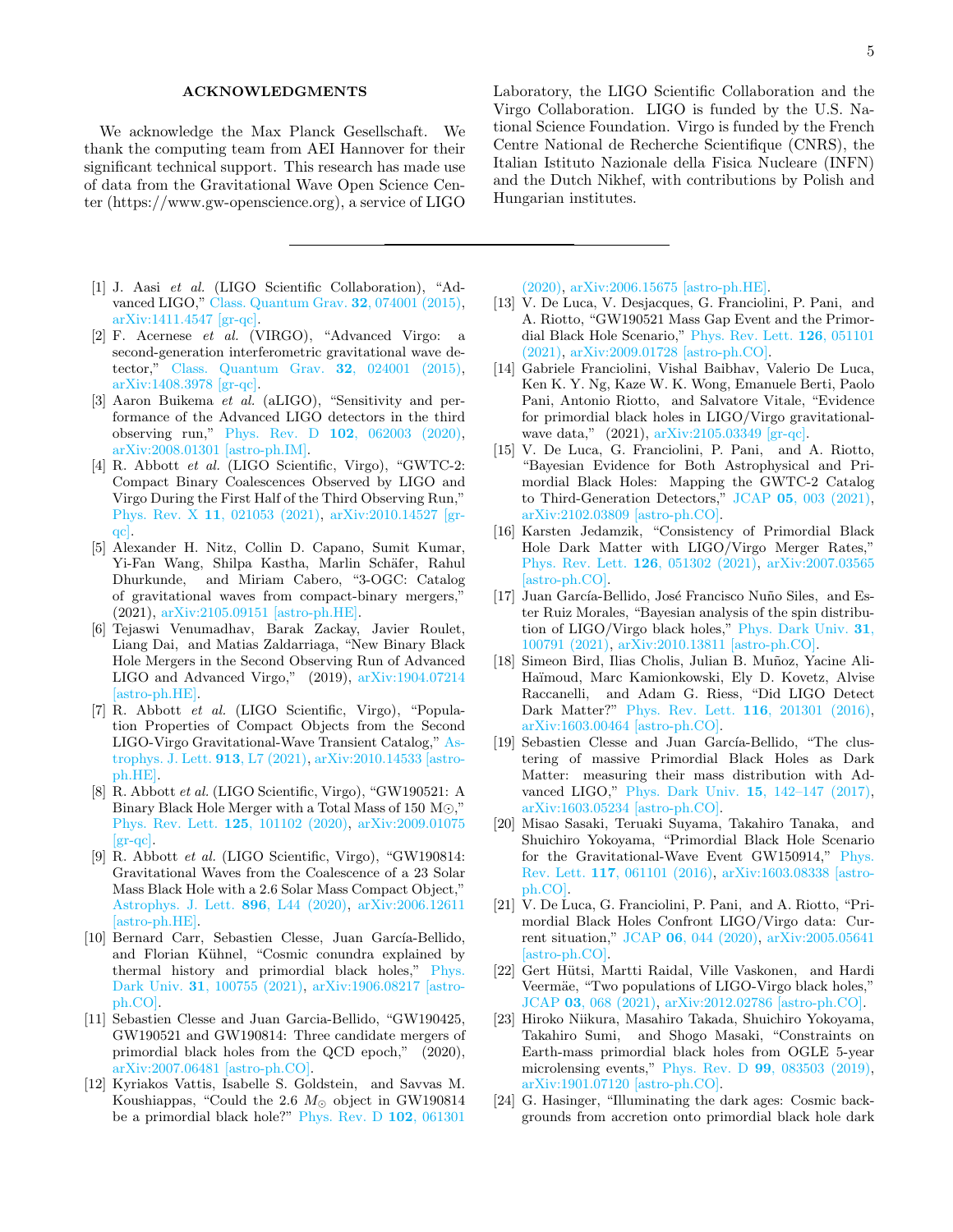matter," JCAP 07[, 022 \(2020\),](http://dx.doi.org/10.1088/1475-7516/2020/07/022) [arXiv:2003.05150 \[astro](http://arxiv.org/abs/2003.05150)[ph.CO\].](http://arxiv.org/abs/2003.05150)

- <span id="page-5-0"></span>[25] V. De Luca, G. Franciolini, and A. Riotto, "Nanograv data hints at primordial black holes as dark matter," [Phys. Rev. Lett.](http://dx.doi.org/ 10.1103/PhysRevLett.126.041303) 126, 041303 (2021).
- <span id="page-5-1"></span>[26] Sergei G. Rubin, Alexander S. Sakharov, and Maxim Yu. Khlopov, "The Formation of primary galactic nuclei during phase transitions in the early universe," [J. Exp.](http://dx.doi.org/10.1134/1.1385631) Theor. Phys. 91[, 921–929 \(2001\),](http://dx.doi.org/10.1134/1.1385631) [arXiv:hep-ph/0106187.](http://arxiv.org/abs/hep-ph/0106187)
- [27] M. Yu. Khlopov, S. G. Rubin, and A. S. Sakharov, "Strong primordial inhomogeneities and galaxy formation," (2002), [arXiv:astro-ph/0202505.](http://arxiv.org/abs/astro-ph/0202505)
- <span id="page-5-2"></span>[28] Maxim. Yu. Khlopov, Sergei G. Rubin, and Alexander S. Sakharov, "Primordial structure of massive black hole clusters," [Astropart. Phys.](http://dx.doi.org/10.1016/j.astropartphys.2004.12.002) 23, 265 (2005), [arXiv:astro](http://arxiv.org/abs/astro-ph/0401532)[ph/0401532.](http://arxiv.org/abs/astro-ph/0401532)
- <span id="page-5-3"></span>[29] B.P. Abbott et al. (LIGO Scientific, Virgo), "Search for Subsolar-Mass Ultracompact Binaries in Advanced LIGO's First Observing Run," [Phys. Rev. Lett.](http://dx.doi.org/10.1103/PhysRevLett.121.231103) 121, [231103 \(2018\),](http://dx.doi.org/10.1103/PhysRevLett.121.231103) [arXiv:1808.04771 \[astro-ph.CO\].](http://arxiv.org/abs/1808.04771)
- <span id="page-5-13"></span>[30] B.P. Abbott et al. (LIGO Scientific, Virgo), "Search for Subsolar Mass Ultracompact Binaries in Advanced LIGO's Second Observing Run," [Phys. Rev. Lett.](http://dx.doi.org/10.1103/PhysRevLett.123.161102) 123, [161102 \(2019\),](http://dx.doi.org/10.1103/PhysRevLett.123.161102) [arXiv:1904.08976 \[astro-ph.CO\].](http://arxiv.org/abs/1904.08976)
- <span id="page-5-4"></span>[31] Khun Sang Phukon, Gregory Baltus, Sarah Caudill, Sebastien Clesse, Antoine Depasse, Maxime Fays, Heather Fong, Shasvath J. Kapadia, Ryan Magee, and Andres Jorge Tanasijczuk, "The hunt for sub-solar primordial black holes in low mass ratio binaries is open," (2021), [arXiv:2105.11449 \[astro-ph.CO\].](http://arxiv.org/abs/2105.11449)
- <span id="page-5-5"></span>[32] Alexander H. Nitz and Yi-Fan Wang, "Search for gravitational waves from the coalescence of sub-solar mass and eccentric compact binaries," (2021), [arXiv:2102.00868](http://arxiv.org/abs/2102.00868) [\[astro-ph.HE\].](http://arxiv.org/abs/2102.00868)
- <span id="page-5-6"></span>[33] Alexander Harvey Nitz and Yi-Fan Wang, "Search for gravitational waves from high-mass-ratio compact-binary mergers of stellar mass and sub-solar mass black holes,' [Phys. Rev. Lett.](http://dx.doi.org/ 10.1103/PhysRevLett.126.021103) 126, 021103 (2021), [arXiv:2007.03583](http://arxiv.org/abs/2007.03583) [\[astro-ph.HE\].](http://arxiv.org/abs/2007.03583)
- <span id="page-5-7"></span>[34] Takashi Nakamura, Misao Sasaki, Takahiro Tanaka, and Kip S. Thorne, "Gravitational waves from coalescing black hole macho binaries," Astrophys. J. 487, L139 (1997).
- [35] Hiroya Nishikawa, Ely D. Kovetz, Marc Kamionkowski, and Joseph Silk, "Primordial-black-hole mergers in darkmatter spikes," Phys. Rev. D 99[, 043533 \(2019\).](http://dx.doi.org/ 10.1103/PhysRevD.99.043533)
- <span id="page-5-25"></span>[36] Zu-Cheng Chen and Qing-Guo Huang, "Merger Rate Distribution of Primordial-Black-Hole Binaries," [Astrophys.](http://dx.doi.org/10.3847/1538-4357/aad6e2) J. 864[, 61 \(2018\),](http://dx.doi.org/10.3847/1538-4357/aad6e2) [arXiv:1801.10327 \[astro-ph.CO\].](http://arxiv.org/abs/1801.10327)
- <span id="page-5-8"></span>[37] Yacine Ali-Haïmoud, Ely D. Kovetz, and Marc Kamionkowski, "Merger rate of primordial blackhole binaries," Phys. Rev. D **96**[, 123523 \(2017\),](http://dx.doi.org/ 10.1103/PhysRevD.96.123523) [arXiv:1709.06576 \[astro-ph.CO\].](http://arxiv.org/abs/1709.06576)
- <span id="page-5-9"></span>[38] Martti Raidal, Christian Spethmann, Ville Vaskonen, and Hardi Veermäe, "Formation and Evolution of Primordial Black Hole Binaries in the Early Universe," JCAP 02[, 018 \(2019\),](http://dx.doi.org/10.1088/1475-7516/2019/02/018) [arXiv:1812.01930 \[astro-ph.CO\].](http://arxiv.org/abs/1812.01930)
- <span id="page-5-10"></span>[39] Saeed Fakhry, Javad T. Firouzjaee, and Mehrdad Farhoudi, "Primordial Black Hole Merger Rate in Ellipsoidal-Collapse Dark Matter Halo Models," [Phys.](http://dx.doi.org/10.1103/PhysRevD.103.123014) Rev. D 103[, 123014 \(2021\),](http://dx.doi.org/10.1103/PhysRevD.103.123014) [arXiv:2012.03211 \[astro](http://arxiv.org/abs/2012.03211)[ph.CO\].](http://arxiv.org/abs/2012.03211)
- <span id="page-5-11"></span>[40] Saeed Fakhry, Mahdi Naseri, Javad T. Firouzjaee, and Mehrdad Farhoudi, "Primordial Black Hole Merger Rate

in Self-Interacting Dark Matter Halo Models," (2021), [arXiv:2106.06265 \[astro-ph.CO\].](http://arxiv.org/abs/2106.06265)

- <span id="page-5-12"></span>[41] Yi-Fan Wang and Alexander H. Nitz, "Prospects for detecting gravitational waves from eccentric sub-solar mass compact binaries," (2021), [arXiv:2101.12269 \[astro](http://arxiv.org/abs/2101.12269)[ph.HE\].](http://arxiv.org/abs/2101.12269)
- <span id="page-5-14"></span>[42] Samantha A. Usman et al., "The PyCBC search for gravitational waves from compact binary coalescence," [Class.](http://dx.doi.org/10.1088/0264-9381/33/21/215004) Quant. Grav. 33[, 215004 \(2016\),](http://dx.doi.org/10.1088/0264-9381/33/21/215004) [arXiv:1508.02357 \[gr](http://arxiv.org/abs/1508.02357)[qc\].](http://arxiv.org/abs/1508.02357)
- <span id="page-5-15"></span>[43] Alexander H. Nitz, Ian W. Harry, Joshua L. Willis, Christopher M. Biwer, Duncan A. Brown, Larne P. Pekowsky, T. Dal Canton, Andrew R. Williamson, Thomas Dent, Collin D. Capano, Thomas J. Massinger, Amber K. Lenon, Alex B. Nielsen, and Miriam Cabero, "PyCBC Software," [https://github.com/](https://github.com/gwastro/pycbc) [gwastro/pycbc](https://github.com/gwastro/pycbc) (2018).
- <span id="page-5-16"></span>[44] Bruce Allen, Warren G. Anderson, Patrick R. Brady, Duncan A. Brown, and Jolien D. E. Creighton, "FIND-CHIRP: An Algorithm for detection of gravitational waves from inspiraling compact binaries," [Phys. Rev. D](http://dx.doi.org/ 10.1103/PhysRevD.85.122006) 85[, 122006 \(2012\),](http://dx.doi.org/ 10.1103/PhysRevD.85.122006) [arXiv:0509116 \[gr-qc\].](http://arxiv.org/abs/0509116)
- <span id="page-5-17"></span>[45] Alexander H. Nitz, Thomas Dent, Tito Dal Canton, Stephen Fairhurst, and Duncan A. Brown, "Detecting binary compact-object mergers with gravitational waves: Understanding and Improving the sensitivity of the PyCBC search," [Astrophys. J.](http://dx.doi.org/ 10.3847/1538-4357/aa8f50) 849, 118 (2017), [arXiv:1705.01513 \[gr-qc\].](http://arxiv.org/abs/1705.01513)
- <span id="page-5-18"></span>[46] Alexander Harvey Nitz, "Distinguishing short duration noise transients in LIGO data to improve the PyCBC search for gravitational waves from high mass binary black hole mergers," [Class. Quant. Grav.](http://dx.doi.org/10.1088/1361-6382/aaa13d) 35, 035016 [\(2018\),](http://dx.doi.org/10.1088/1361-6382/aaa13d) [arXiv:1709.08974 \[gr-qc\].](http://arxiv.org/abs/1709.08974)
- <span id="page-5-19"></span>[47] Bruce Allen, "A chi\*\*2 time-frequency discriminator for gravitational wave detection," [Phys. Rev. D](http://dx.doi.org/10.1103/PhysRevD.71.062001) 71, 062001 [\(2005\),](http://dx.doi.org/10.1103/PhysRevD.71.062001) [arXiv:gr-qc/0405045 \[gr-qc\].](http://arxiv.org/abs/gr-qc/0405045)
- <span id="page-5-20"></span>[48] Gareth S. Davies, Thomas Dent, Márton Tápai, Ian Harry, Connor McIsaac, and Alexander H. Nitz, "Extending the pycbc search for gravitational waves from compact binary mergers to a global network," [Phys. Rev.](http://dx.doi.org/10.1103/PhysRevD.102.022004) D 102[, 022004 \(2020\),](http://dx.doi.org/10.1103/PhysRevD.102.022004) [arXiv:2002.08291 \[astro-ph.HE\].](http://arxiv.org/abs/2002.08291)
- <span id="page-5-21"></span>[49] S. Mozzon, L. K. Nuttall, A. Lundgren, T. Dent, S. Kumar, and A. H. Nitz, "Dynamic Normalization for Compact Binary Coalescence Searches in Non-Stationary Noise," [Class. Quant. Grav.](http://dx.doi.org/ 10.1088/1361-6382/abac6c) 37, 215014 [\(2020\),](http://dx.doi.org/ 10.1088/1361-6382/abac6c) [arXiv:2002.09407 \[astro-ph.IM\].](http://arxiv.org/abs/2002.09407)
- <span id="page-5-22"></span>[50] Michal Was, Marie-Anne Bizouard, Violette Brisson, Fabien Cavalier, Michel Davier, et al., "On the background estimation by time slides in a network of gravitational wave detectors," [Class. Quantum Grav.](http://dx.doi.org/10.1088/0264-9381/27/1/015005) 27, 015005 [\(2010\),](http://dx.doi.org/10.1088/0264-9381/27/1/015005) [arXiv:0906.2120 \[gr-qc\].](http://arxiv.org/abs/0906.2120)
- [51] C. Capano, T. Dent, C. Hanna, M. Hendry, C. Messenger, Y.-M. Hu, and J. Veitch, "Systematic errors in estimation of gravitational-wave candidate significance," Phys. Rev. D 96[, 082002 \(2017\),](http://dx.doi.org/10.1103/PhysRevD.96.082002) [arXiv:1708.06710 \[astro](http://arxiv.org/abs/1708.06710)[ph.IM\].](http://arxiv.org/abs/1708.06710)
- <span id="page-5-23"></span>[52] B. P. Abbott et al. (Virgo, LIGO Scientific), "Characterization of transient noise in Advanced LIGO relevant to gravitational wave signal GW150914," [Class. Quant.](http://dx.doi.org/ 10.1088/0264-9381/33/13/134001) Grav. 33[, 134001 \(2016\),](http://dx.doi.org/ 10.1088/0264-9381/33/13/134001) [arXiv:1602.03844 \[gr-qc\].](http://arxiv.org/abs/1602.03844)
- <span id="page-5-24"></span>[53] B. S. Sathyaprakash and S. V. Dhurandhar, "Choice of filters for the detection of gravitational waves from coalescing binaries," Phys. Rev. D 44[, 3819–3834 \(1991\).](http://dx.doi.org/10.1103/PhysRevD.44.3819)